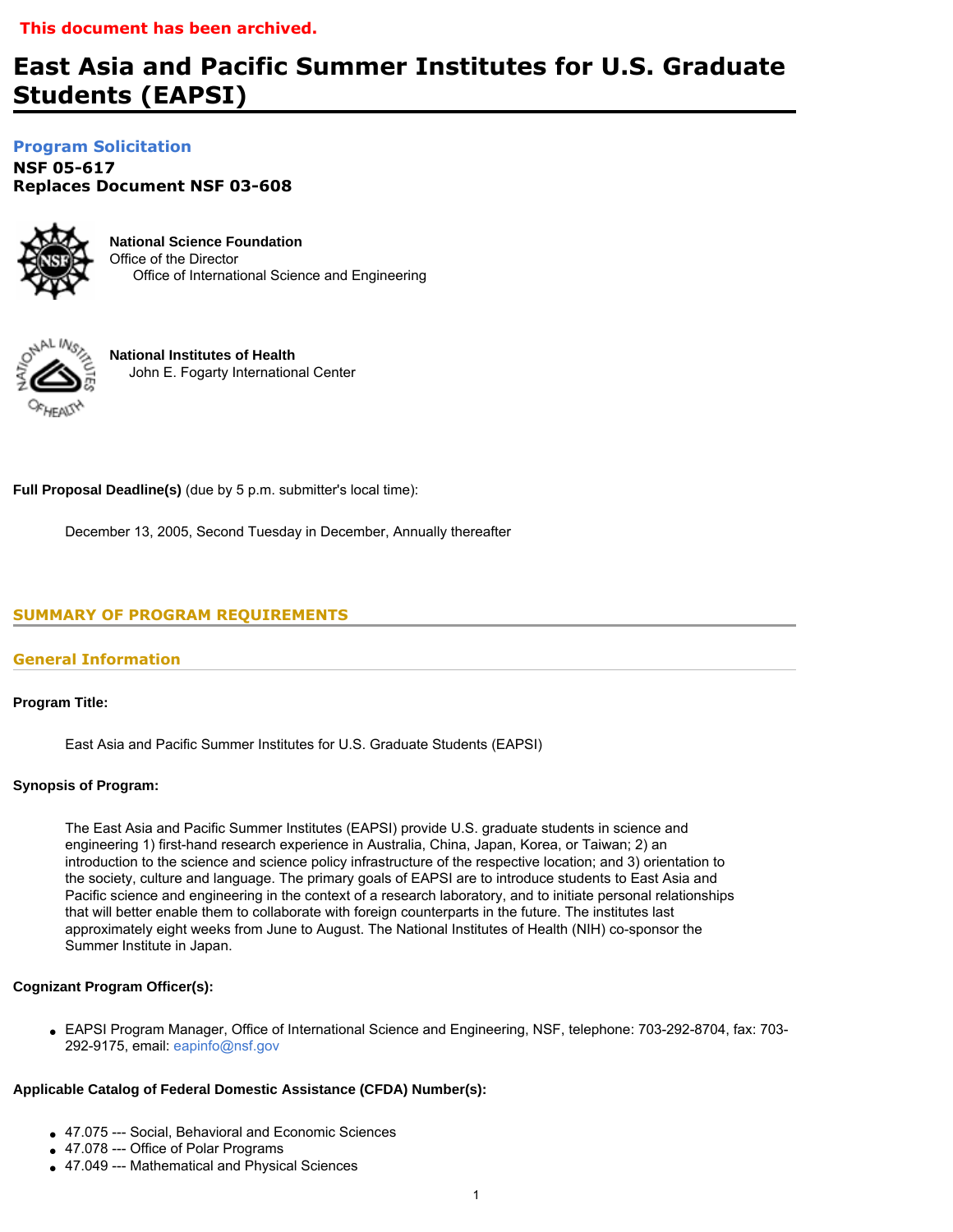- 47.079 --- International Science and Engineering (OISE)
- 47.050 --- Geosciences
- $47.041 -- Engineering$
- 47.076 --- Education and Human Resources
- 47.070 --- Computer and Information Science and Engineering
- 47.074 --- Biological Sciences

# **Eligibility Information**

### ● **Organization Limit:**

Applications are submitted directly by the individual graduate student, unlike standard NSF proposals that are submitted through the principal investigator's U.S. authorized organizational representative.

### ● **PI Eligibility Limit:**

As of the deadline date of the application year, applicants must be:

- U.S. citizens or permanent residents;
- Enrolled at U.S. institutions in 1) graduate programs (M.S. or Ph.D.) in science or engineering or 2) M.D. programs with an interest in biomedical research;
- Pursuing studies in fields of science and engineering research and education supported by the National Science Foundation. (For Japan, fields of study may also include those supported by the National Institutes of Health.);
- Pursuing studies in fields of science and engineering research and education that are represented among the potential host institutions at the desired location;
- Previous EAPSI participants may apply only to locations in which they have not participated.
- **Limit on Number of Proposals:** One application per student per year.

# **Award Information**

- **Anticipated Type of Award:** Fellowship
- **Estimated Number of Awards:** 165 annually depending on the quality of applications and availability of funds.
- **Anticipated Funding Amount:** \$1,000,000 Each awardee will receive a \$3,000 stipend and an international roundtrip air ticket. (Certain travel restrictions will apply). In additon, each awardee is supported to attend a pre-departure orientation in the Washington, D.C. area.

# **Proposal Preparation and Submission Instructions**

# **A. Proposal Preparation Instructions**

● **Full Proposal Preparation Instructions:** This solicitation contains information that supplements the standard Grant Proposal Guide (GPG) proposal preparation guidelines. Please see the full text of this solicitation for further information.

# **B. Budgetary Information**

- Cost Sharing Requirements: Cost Sharing is not required by NSF.
- **Indirect Cost (F&A) Limitations:** There are no indirect costs allowed.
- **Other Budgetary Limitations:** Not Applicable.

# **C. Due Dates**

• Full Proposal Deadline Date(s) (due by 5 p.m. submitter's local time):

December 13, 2005, Second Tuesday in December, Annually thereafter

### **Proposal Review Information**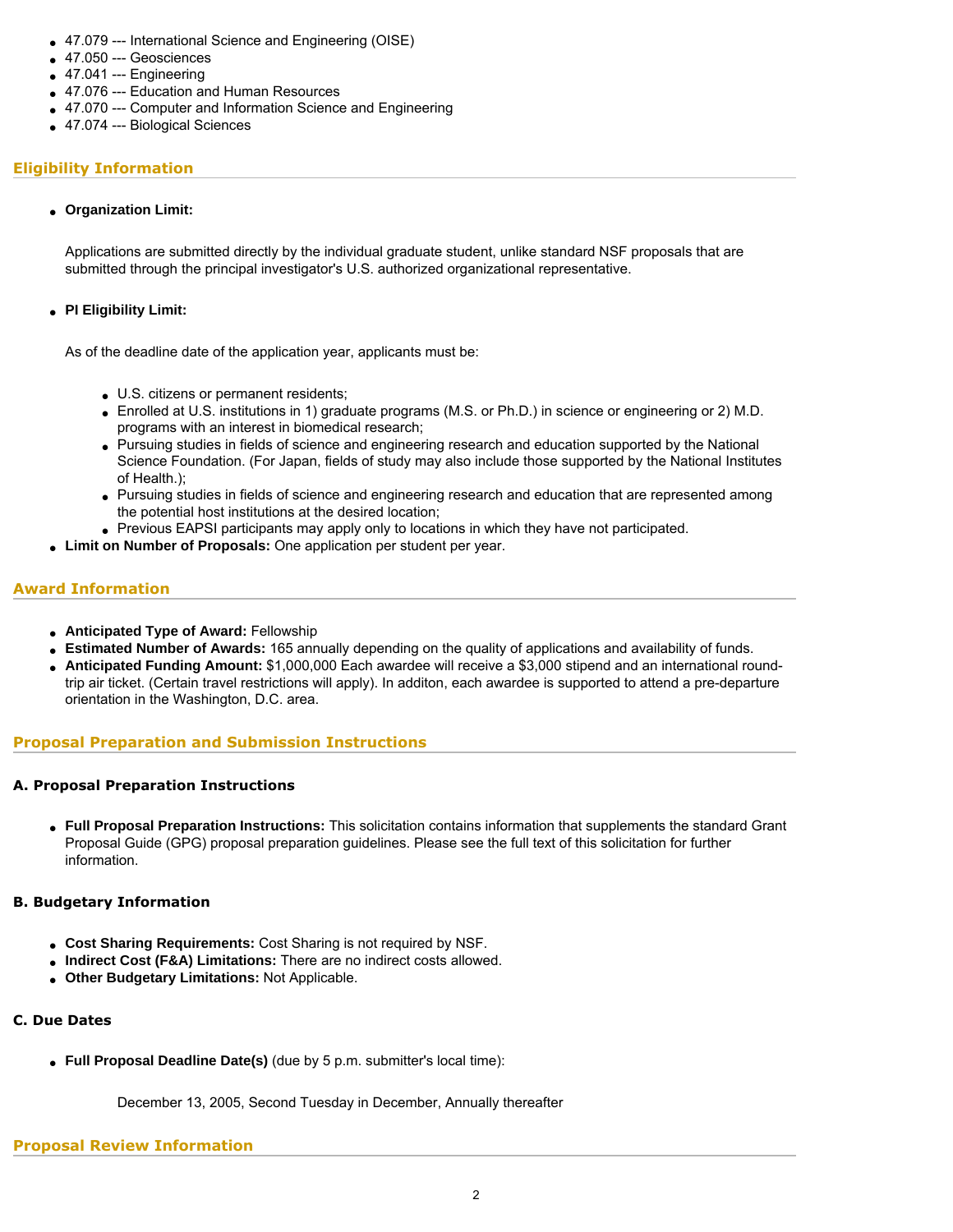● **Merit Review Criteria:** National Science Board approved criteria. Additional merit review considerations apply. Please see the full text of this solicitation for further information.

### **Award Administration Information**

- **Award Conditions:** Standard NSF award conditions apply.
- **Reporting Requirements:** Additional reporting requirements apply. Please see the full text of this solicitation for further information.

### <span id="page-2-0"></span>**TABLE OF CONTENTS**

**[Summary of Program Requirements](#page-0-0)**

- I. **[Introduction](#page-2-1)**
- II. **[Program Description](#page-2-2)**
- III. **[Eligibility Information](#page-4-0)**
- IV. **[Award Information](#page-4-1)**

# V. **[Proposal Preparation and Submission Instructions](#page-4-2)**

- A. [Proposal Preparation Instructions](#page-4-2)
- B. [Budgetary Information](#page-6-0)
- C. [Due Dates](#page-6-1)
- D. [FastLane Requirements](#page-7-0)

#### VI. **[Proposal Review Information](#page-7-1)**

- A. [NSF Proposal Review Process](#page-7-2)
- B. [Review Protocol and Associated Customer Service Standard](#page--1-0)

### VII. **[Award Administration Information](#page-9-0)**

- A. [Notification of the Award](#page-9-1)
- B. [Award Conditions](#page-9-2)
- C. [Reporting Requirements](#page-9-3)
- <span id="page-2-1"></span>VIII. **[Contacts for Additional Information](#page-10-0)**
	- IX. **[Other Programs of Interest](#page-10-1)**

# **I. INTRODUCTION**

The East Asia and Pacific Summer Institutes (EAPSI) provide U.S. graduate students in science and engineering 1) firsthand research experience in Australia, China, Japan, Korea, or Taiwan; 2) an introduction to the science and science policy infrastructure of the respective location; and 3) orientation to the society, culture and language. The primary goals of EAPSI are to introduce students to East Asia and Pacific science and engineering in the context of a research laboratory, and to initiate personal relationships that will better enable them to collaborate with foreign counterparts in the future. Current information is available at the NSF Summer Institutes Website ([http://www.nsf.gov/eapsi\).](#page-13-0)

### <span id="page-2-2"></span>**II. PROGRAM DESCRIPTION**

Support of international activities is an integral part of the NSF mission to sustain and strengthen the nation's science, mathematics, and engineering capabilities, and to promote the use of those capabilities in service to society. In particular, NSF recognizes the importance of enabling U.S. researchers and educators to advance their work through international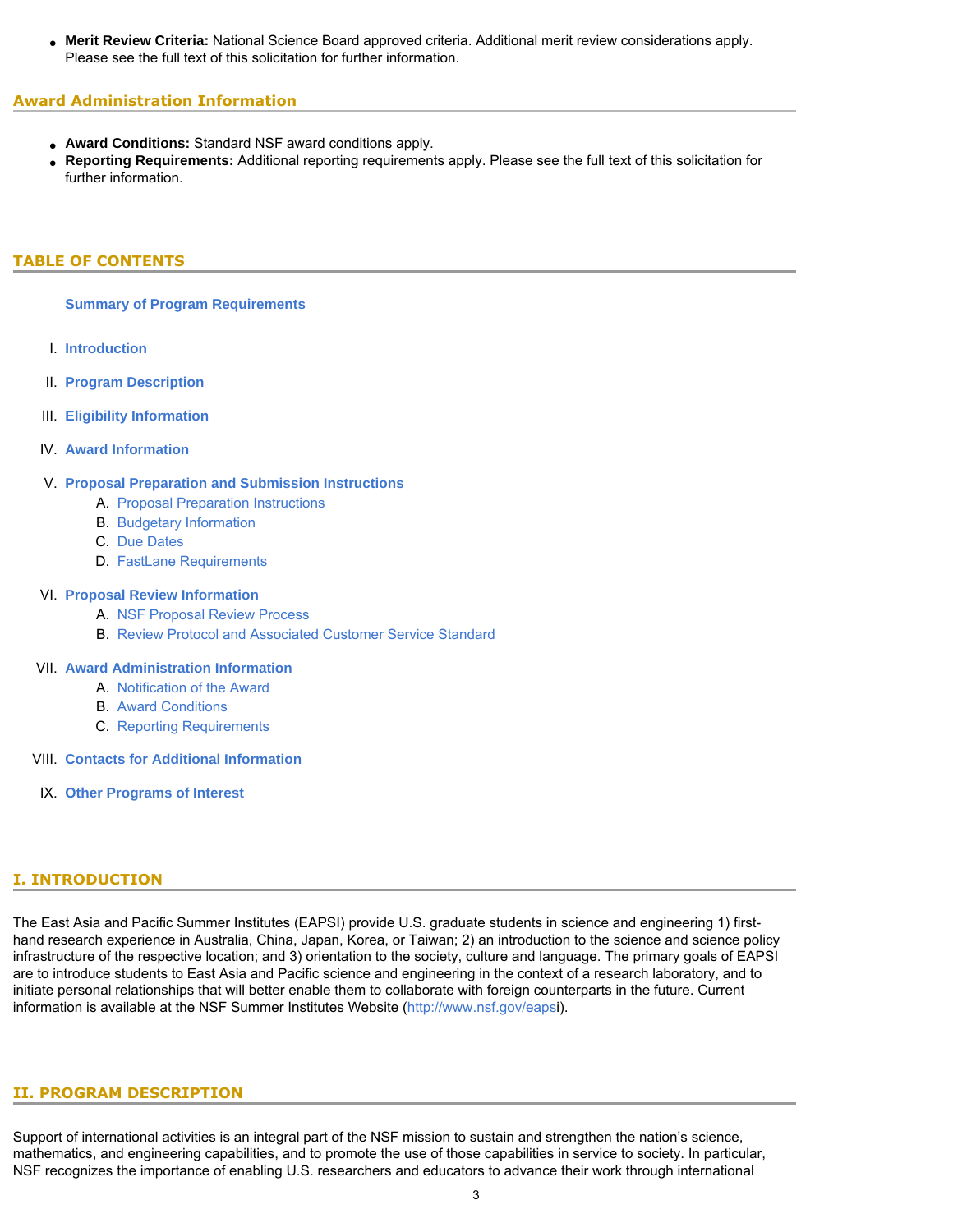collaborations, and of helping ensure that future generations of U.S. scientists and engineers gain professional experience beyond this nation's borders early in their careers.

The East Asia and Pacific Summer Institutes (EAPSI) are administered in the United States by the National Science Foundation (NSF). The National Institutes of Health (NIH) co-sponsor the Summer Institute in Japan. In East Asia and the Pacific, the Summer Institutes are sponsored and managed by the Australian Academy of Science; the Chinese Ministry of Science and Technology (MOST), Chinese Academy of Sciences (CAS), and National Natural Science Foundation of China (NSFC); the Japan Society for the Promotion of Science (JSPS); the Korea Science and Engineering Foundation (KOSEF); and the National Science Council of Taiwan (NSCT). The first summer institute began in Japan in 1990, followed by Korea in 1995, Taiwan in 2000, and Australia and China in 2004. The Summer Institute in Taiwan operates in line with the U.S.- Taiwan Relations Act (PL 96-8).

#### **Key Elements**

Pre-departure orientation: 2-day session in the Washington, D.C. area in April.

Orientation: During the first week of the summer program, students participate in a variety of organized activities that provide an introduction to the society, culture, language, and research policy of the host location.

Research: Approximately seven weeks are spent on research activities at the host institution. Students work collaboratively with host researchers on projects of mutual interest.

Visits to other laboratories/sites: Participants are encouraged to make arrangements to visit other research institutes in the host location, in order to learn about work in their field and to cultivate contacts for future collaboration. Such visits should be scheduled in consultation with host researchers, or be planned to occur following the conclusion of the Summer Institute.

#### **Program Conditions/Requirements**

As a set of structured programs jointly funded and managed by NSF and partner agencies in the East Asia and Pacific region, EAPSI has a number of requirements. Successful applicants must agree to the following terms and conditions:

- 1. Program dates/duration: EAPSI programs last approximately eight weeks, from June to August. Exact starting and ending dates vary each year. Exact dates of each Summer Institute (Australia, China, Japan, Korea, or Taiwan) will be available in March. Participants must attend the EAPSI program in its entirety, including the opening and closing activities.
- 2. Acceptance of host institution/researcher: Applicants identify potential host institutions and researchers in their applications. While EAPSI can support students to go to a wide variety of institutions and geographic locations, there are some limitations. Applicants are advised to review specific information for Australia, China, Japan, Korea, and Taiwan under "Potential Host Institutions for East Asia and Pacific Summer Institutes" on the Summer Institutes Website [\(http://www.nsf.gov/eapsi](http://www.nsftokyo.org/spmenu.html)[\). N](#page-13-0)SF and the relevant foreign counterpart agency(ies) work together to finalize host arrangements for selected students. Placement at requested institutions will be attempted but cannot be guaranteed, and participants are expected to accept placement at a specific institution unless there are truly exceptional circumstances.
- 3. Spouses and/or dependents are not permitted to accompany participants during the program.
- 4. Participants are responsible for necessary medications, immunizations, and insurance coverage (health insurance coverage varies by location).
- 5. Participants are responsible for obtaining passports, visas and any other required travel documents at their own expense. Before applying for the Summer Institutes, permanent U.S. residents should verify their ability to travel without difficulty outside of the United States and to Australia, China, Japan, Korea or Taiwan.
- 6. Participants are acting as representatives of NSF and the United States. Failure to adhere to any of the above terms and conditions, or other behavior that reflects negatively upon either NSF or the United States may result in immediate expulsion from the program and the requirement that award funds be returned to NSF.

Location specific information can be found in the pertinent handbooks at [\(http://www.nsf.gov/eapsi\). No](#page-13-0)te that information in the handbooks will be updated as details are finalized for the following year's programs.

#### Approximate Timetable

December – January: NSF compliance check of proposals

January: NSF merit review of proposals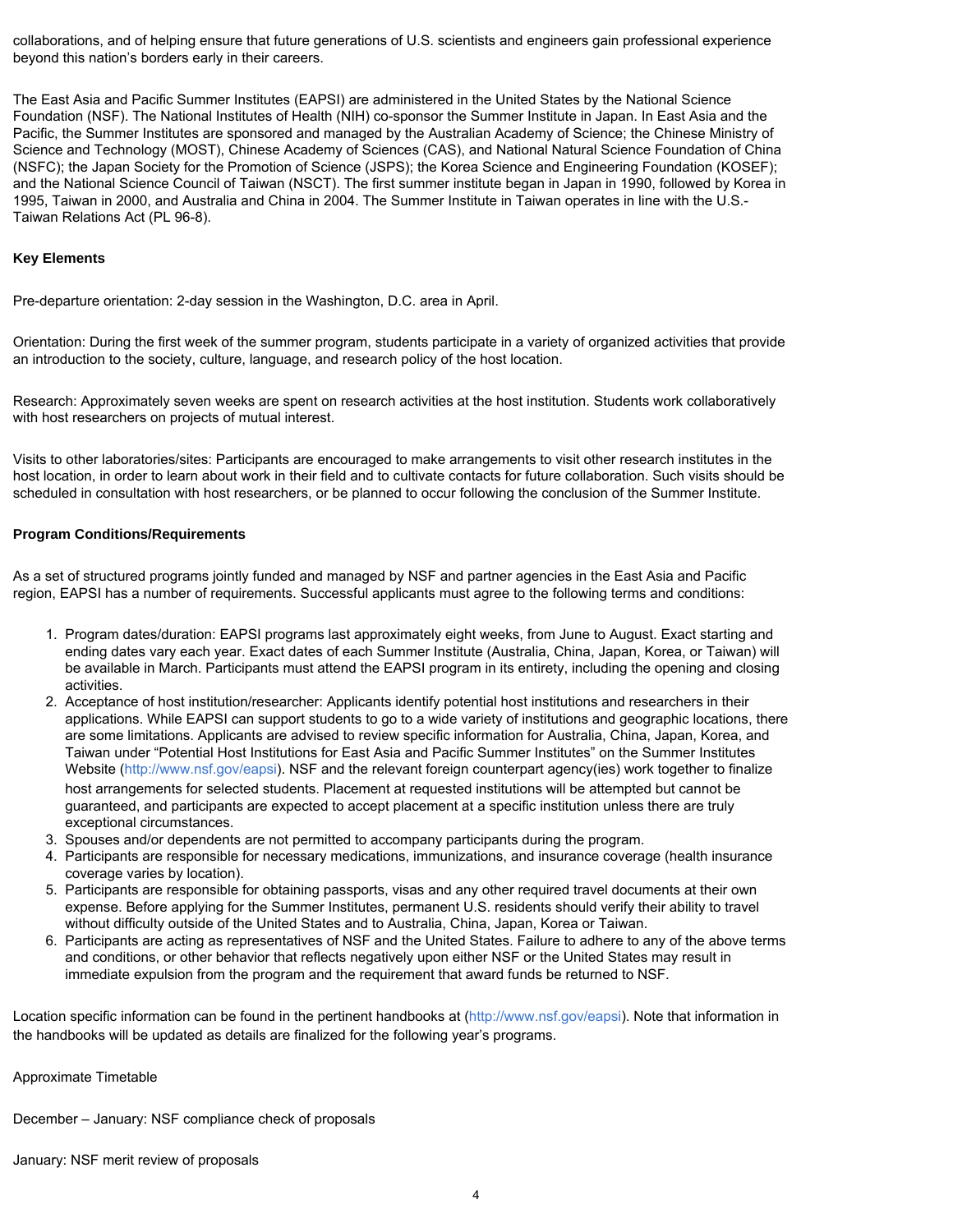February: Notification to selected students of tentative acceptance or alternate status

April: Pre-departure orientation in Washington, D.C. area

April: Acceptance notices issued to confirmed students by NSF counterpart agencies in Australia, China, Japan, Korea and Taiwan

April: Authorization and instructions for travel issued

May – June: Official awards and stipends or declinations issued

<span id="page-4-0"></span>June – August: Summer Institutes

### **III. ELIGIBILITY INFORMATION**

- To be eligible for EAPSI, as of the deadline date of the application year, applicants must be:
	- U.S. citizens or permanent residents;
	- Enrolled at U.S. institutions in 1) graduate programs (M.S. or Ph.D.) in science or engineering or 2) M.D. programs with an interest in biomedical research; and
	- Pursuing studies in fields of science and engineering research and education that are supported by the National Science Foundation (Biological Sciences; Computer and Information Science and Engineering; Education and Human Resources; Engineering; Geosciences; Mathematical and Physical Sciences; Polar Research; and Social, Behavioral, and Economic Sciences). See [http://www.nsf.gov/funding/](http://www.nsf.gov/funding/browse_all_funding.jsp) [browse\\_all\\_funding.jsp](http://www.nsf.gov/funding/browse_all_funding.jsp) for descriptions of these fields. For Japan, fields of study may also include those supported by the National Institutes of Health [\(http://www.nih.gov/science/](http://www.nih.gov/science/)[\).](http://www.nih.gov/science)
	- Pursuing studies in fields of science and engineering research and education that are represented among the potential host institutions at the desired location.
	- Previous EAPSI participants may only apply to locations in which they have not yet participated.

### <span id="page-4-1"></span>**IV. AWARD INFORMATION**

- Each awardee will receive an NSF stipend of \$3,000 that is meant to compensate in part for loss of summer employment. (Awardees can receive only one stipend from NSF or other Federal agencies during the period of the EAPSI.)
- Each awardee will receive an international round-trip air ticket. (Certain travel restrictions will apply.)
- Living expenses will be supported by NSF's partner organizations in the East Asia and the Pacific region.
- Each awardee is supported to attend a pre-departure orientation in the Washington, D.C. area.

# <span id="page-4-2"></span>**V. PROPOSAL PREPARATION AND SUBMISSION INSTRUCTIONS**

### **A. Proposal Preparation Instructions**

#### **Full Proposal Instructions:**

Proposals submitted in response to this program announcement/solicitation should be prepared and submitted in accordance with the general guidelines contained in the NSF *Grant Proposal Guide* (GPG). The complete text of the GPG is available electronically on the NSF Website at: [http://www.nsf.gov/publications/pub\\_summ.jsp?ods\\_key=gpg](http://www.nsf.gov/publications/pub_summ.jsp?ods_key=gpg). Paper copies of the GPG may be obtained from the NSF Publications Clearinghouse, telephone (703) 292-7827 or by e-mail from [pubs@nsf.gov.](mailto:pubs@nsf.gov)

In cases where requirements given in this program solicitation differ from those given in the Grant Proposal Guide, this program solicitation takes precedence.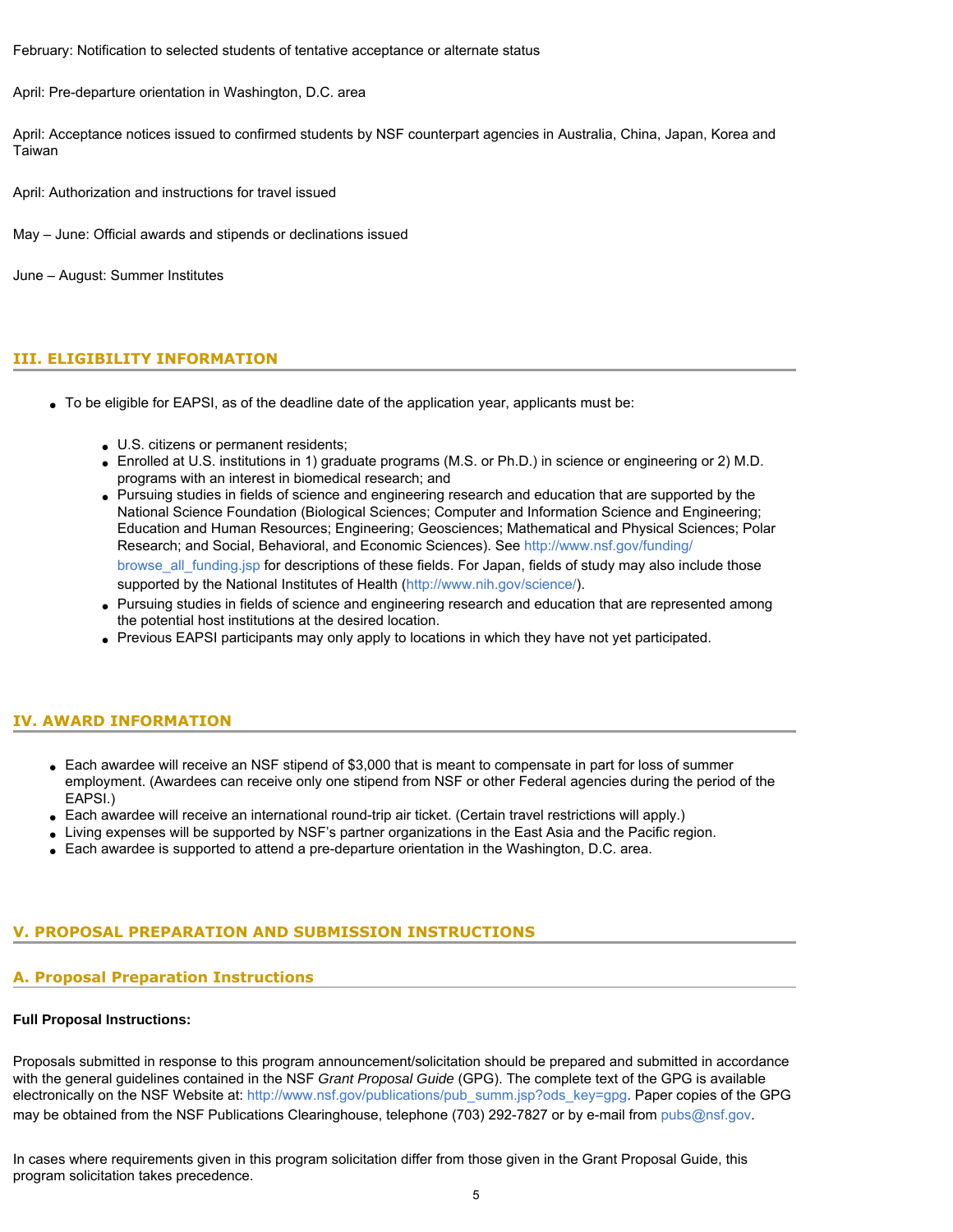All page limits indicated within this program solicitation include images, figures, graphics, tables, etc. Applicants must adhere to page limitations, font size (no smaller than 10 point), and margins (minimum of 2.5 cm). Proposals that do not conform to the requirements will be returned without review.

IMPORTANT NOTE: Unlike standard proposals to NSF, EAPSI proposals are submitted directly to NSF without going through your university. EAPSI proposals must be submitted electronically on the NSF FastLane website.

- 1. Follow specific instructions from 'How to Apply' found by selecting 'Postdoctoral Fellowships and Other Programs', 'I am an Applicant', and then 'East Asia and Pacific Summer Institutes' on the NSF FastLane website that can be accessed from the NSF homepage ([http://www.nsf.g](http://www.nsf.gov)ov/). 'How to Apply' can also be obtained from the Summer Institutes Website ([http://www.nsf.gov/eapsi\).](#page-13-0)
- 2. In the FastLane application process for EAPSI, the applicant will be called a Principal Investigator (PI) or Proposer and must register as an individual researcher acting as the Authorized Organizational Representative (AOR).
- 3. The applicant must list names of Letter of Reference writers within "Add/Delete Letter of Reference Writers" section in FastLane Proposal Preparation. This must be done before the applicant's references can write their letters.

### The EAPSI Proposal Consists of:

**Cover Sheet** - You must complete the cover sheet first. Check that your name and address show as both Awardee and Performing Organization. Select this program solicitation from the list shown. Compliance with this requirement is critical to determining the relevant proposal processing guidelines. Failure to submit this information may delay processing.

**Application Form** - You are required to fill out the Application Form with the following information: Personal Information; Official Name; Citizenship Status; Current Degree Information; Mailing Address; Permanent Home Address; Current Academic Institutional Address; Proposed Research Area and Potential Host Institutions Information. Program staff will communicate by regular mail and email to the addresses you indicate. Please enter this information CORRECTLY.

You may list multiple potential host institutions in priority order and identify the specific research divisions that are of particular interest. Give the names and email addresses of researchers you would like to have considered as your potential host researchers. If you wish to be considered for more than one location (Australia, China, Japan, Korea, and Taiwan), select your choices in order of preference on the application form. You should include information on potential host institutions and researchers for each location for which you would like to be considered.

While EAPSI can support students to go to a wide variety of institutions and geographic locations, there are some limitations. Applicants are advised to review specific information for Australia, China, Japan, Korea, and Taiwan under "Potential Host Institutions for East Asia and Pacific Summer Institutes" on the Summer Institutes Website ([http://www.nsf.gov/eapsi\).](#page-13-0)

Any questions should be discussed with the EAPSI program manager before submitting your application.

Additional information related to host institutions can be found on the Summer Institutes Website [\(http://www.nsf.gov/eapsi](http://www.nsftokyo.org/spmenu.html)) under 1) How to Contact Prospective Hosts; and 2) Location-specific handbooks. Applicants are strongly encouraged to seek information about foreign researchers and institutions from research advisors and other faculty members, from disciplinespecific literature searches, and from the Internet.

Communications to/from potential hosts will strengthen your application and are highly recommended. Submission of scanned e-mail communication is preferred. Any such materials should be put in the "Supplementary Docs" section, and must be submitted via FastLane as part of your proposal.

For tentatively selected applicants, NSF will begin the process of matching individual students to individual host researchers. The matching process will take into consideration 1) the student's stated preferences, 2) numbers of students going to different geographical regions, and 3) the types (e.g., university, national institute, private company) of institutions participating as hosts. NSF makes formal requests for institutions/researchers to serve as hosts through the sponsoring organizations in Australia, China, Japan, Korea, and Taiwan. Requests may be declined for a variety of reasons, and when this happens, NSF will seek to arrange alternate placement.

**Project Summary** – A generic summary is provided. You do not add or change anything.

**Project Description** (not to exceed three single-spaced pages with 1 inch margins) - The description should include: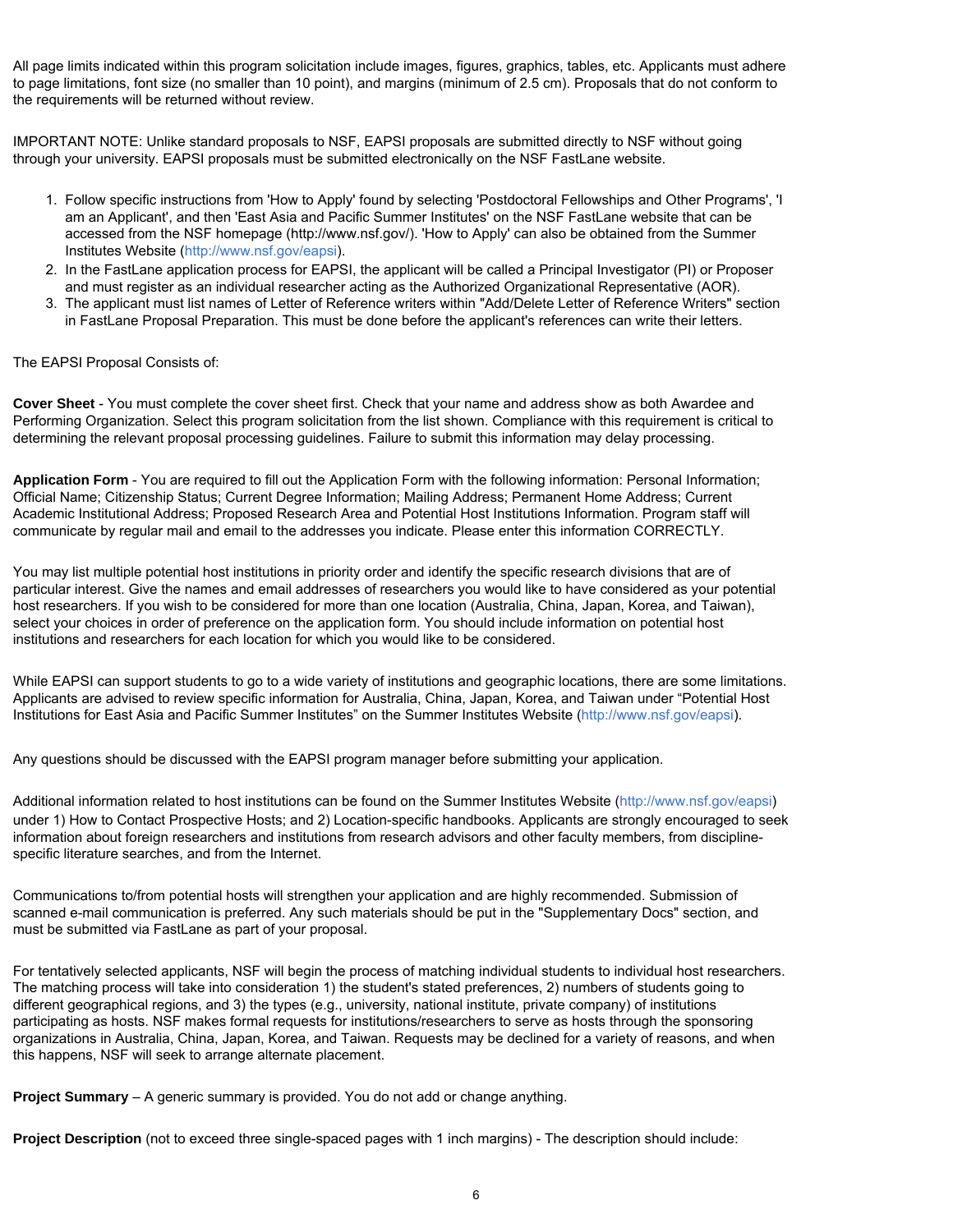- 1. A clear statement of a hypothesis-driven research topic/project. The description should be understandable to a scientifically literate lay reader, but detailed and specific enough to be evaluated by disciplinary experts. In addition to being read by the NSF review panel, selected applications will be shared with potential host researchers to confirm common research interests and their desire to collaborate.
- 2. Specific strengths of the proposed host institutions/researchers (e.g., expertise, facilities, data, access) and the benefits these would offer in terms of the proposed research topic/project.
- 3. Value to the student's research career in gaining experience in Australia, China, Japan, Korea, or Taiwan.
- 4. Broader impacts of the proposed research and of your participation in the Summer Institute (See Section VI.A., for complete description of broader impacts).
- 5. Your unique qualifications for participation in the Summer Institute.

Note: Selected applicants may be asked to submit revised research plans if consultation with the potential host researcher results in substantive changes to the proposed plan.

**Biographical Sketch** (not to exceed two single-spaced pages) - Provide a resume including your professional and academic history, awards, international experience, list of publications if any, and other information. Do not send reprints or abstracts of publications.

**Two Letters of Reference** - from two faculty members or other senior individuals qualified to comment on your abilities and potential as a scientific researcher. One reference must be from your current research advisor. (If you do not have a research advisor yet, ask your academic advisor or Department Chair.) Do not secure references from proposed foreign host researchers or institutions. Your reference letter writers must use FastLane to directly enter and submit them after you have listed their names within the "Add/Delete Letter of Reference Writers" section in your FastLane application. You must list their names before your references can submit their letters. You are responsible for assuring that your references use FastLane to submit their letters by the application deadline. If both letters are not received in FastLane by the deadline, the proposal may be returned without review.

**Supplementary Docs** - The following documents must be submitted electronically (by scanning, if necessary) via FastLane, as part of the application:

- Undergraduate and Graduate Transcripts: Unofficial copies are acceptable.
- An official statement from the registrar's office, Dean, or Department Chair attesting to your current enrollment in the graduate program. Email statements with their original headings including senders' email addresses and dates are acceptable.
- Other documents such as communication to/from potential host researchers (strongly recommended).

All proposal materials must be submitted via FastLane, including letters of reference. Materials sent via other methods to NSF will not be reviewed and may result in the application being returned without review.

While stated previously, it is noted again that EAPSI applications tentatively selected by NSF are shared with foreign partner agencies and with potential host institutions/researchers. Any sensitive materials should not be included in applications.

Proposers are reminded to identify the program announcement/solicitation number (05-617) in the program announcement/ solicitation block on the proposal Cover Sheet. Compliance with this requirement is critical to determining the relevant proposal processing guidelines. Failure to submit this information may delay processing.

### <span id="page-6-0"></span>**B. Budgetary Information**

#### **Cost Sharing:**

Cost sharing is not required by NSF in proposals submitted under this Program Solicitation.

### **Indirect Cost (F&A) Limitations:**

There are no indirect costs allowed.

#### **Budget Preparation Instructions:**

<span id="page-6-1"></span>The proposal budget form is filled in automatically to reflect a \$3,000 stipend. You do not add or change anything.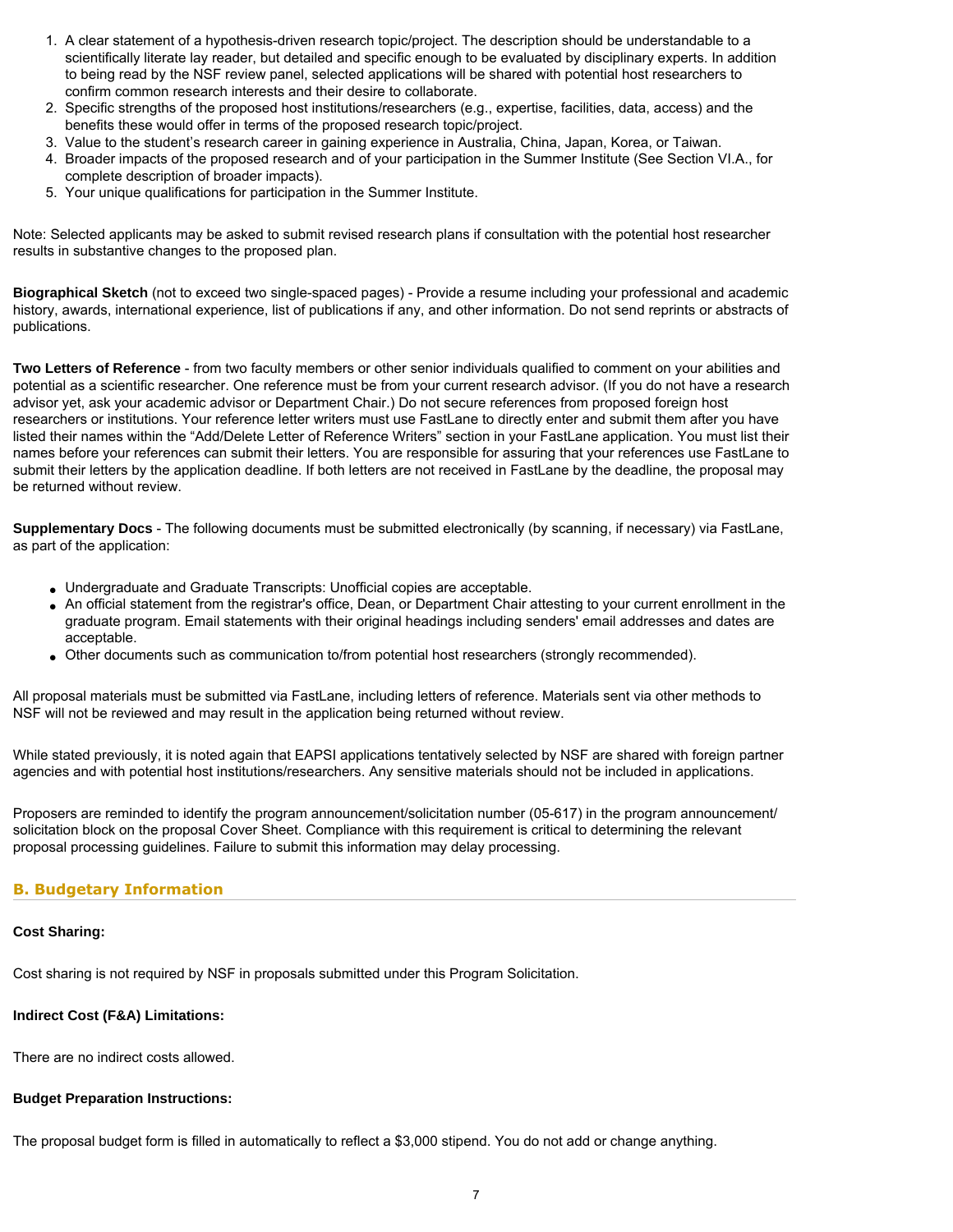Proposals must be submitted by the following date(s):

**Full Proposal Deadline(s)** (due by 5 p.m. submitter's local time):

December 13, 2005, Second Tuesday in December, Annually thereafter

### <span id="page-7-0"></span>**D. FastLane Requirements**

Proposers are required to prepare and submit all proposals for this announcement/solicitation through the FastLane system. Detailed instructions for proposal preparation and submission via FastLane are available at: [https://www.fastlane.nsf.gov/a1/](https://www.fastlane.nsf.gov/a1/newstan.htm) [newstan.htm.](https://www.fastlane.nsf.gov/a1/newstan.htm) For FastLane user support, call the FastLane Help Desk at 1-800-673-6188 or e-mail [fastlane@nsf.gov.](mailto:fastlane@nsf.gov) The FastLane Help Desk answers general technical questions related to the use of the FastLane system. Specific questions related to this program announcement/solicitation should be referred to the NSF program staff contact(s) listed in Section VIII of this announcement/solicitation.

*Submission of Electronically Signed Cover Sheets*. The Authorized Organizational Representative (AOR) must electronically sign the proposal Cover Sheet to submit the required proposal certifications (see Chapter II, Section C of the [Grant Proposal](http://www.nsf.gov/publications/pub_summ.jsp?ods_key=gpg) [Guide](http://www.nsf.gov/publications/pub_summ.jsp?ods_key=gpg) for a listing of the certifications). The AOR must provide the required electronic certifications within five working days following the electronic submission of the proposal. Proposers are no longer required to provide a paper copy of the signed Proposal Cover Sheet to NSF. Further instructions regarding this process are available on the FastLane Website at: [http://](http://www.fastlane.nsf.gov/) [www.fastlane.nsf.gov](http://www.fastlane.nsf.gov/)

### <span id="page-7-2"></span><span id="page-7-1"></span>**VI. PROPOSAL REVIEW INFORMATION**

### **A. NSF Proposal Review Process**

Reviews of proposals submitted to NSF are solicited from peers with expertise in the substantive area of the proposed research or education project. These reviewers are selected by Program Officers charged with the oversight of the review process. NSF invites the proposer to suggest, at the time of submission, the names of appropriate or inappropriate reviewers. Care is taken to ensure that reviewers have no conflicts with the proposer. Special efforts are made to recruit reviewers from non-academic institutions, minority-serving institutions, or adjacent disciplines to that principally addressed in the proposal.

The National Science Board approved revised criteria for evaluating proposals at its meeting on March 28, 1997 [\(NSB 97-](http://www.nsf.gov/publications/pub_summ.jsp?ods_key=nsb9772) [72\)](http://www.nsf.gov/publications/pub_summ.jsp?ods_key=nsb9772). All NSF proposals are evaluated through use of the two merit review criteria. In some instances, however, NSF will employ additional criteria as required to highlight the specific objectives of certain programs and activities.

On July 8, 2002, the NSF Director issued [Important Notice 127,](http://www.nsf.gov/publications/pub_summ.jsp?ods_key=iin127) Implementation of new Grant Proposal Guide Requirements Related to the Broader Impacts Criterion. This Important Notice reinforces the importance of addressing both criteria in the preparation and review of all proposals submitted to NSF. NSF continues to strengthen its internal processes to ensure that both of the merit review criteria are addressed when making funding decisions.

In an effort to increase compliance with these requirements, the January 2002 issuance of the GPG incorporated revised proposal preparation guidelines relating to the development of the Project Summary and Project Description. Chapter II of the GPG specifies that Principal Investigators (PIs) must address both merit review criteria in separate statements within the onepage Project Summary. This chapter also reiterates that broader impacts resulting from the proposed project must be addressed in the Project Description and described as an integral part of the narrative.

Effective October 1, 2002, NSF will return without review proposals that do not separately address both merit review criteria within the Project Summary. It is believed that these changes to NSF proposal preparation and processing guidelines will more clearly articulate the importance of broader impacts to NSF-funded projects.

The two National Science Board approved merit review criteria are listed below (see the [Grant Proposal Guide](http://www.nsf.gov/publications/pub_summ.jsp?ods_key=gpg) Chapter III.A for further information). The criteria include considerations that help define them. These considerations are suggestions and not all will apply to any given proposal. While proposers must address both merit review criteria, reviewers will be asked to address only those considerations that are relevant to the proposal being considered and for which he/she is qualified to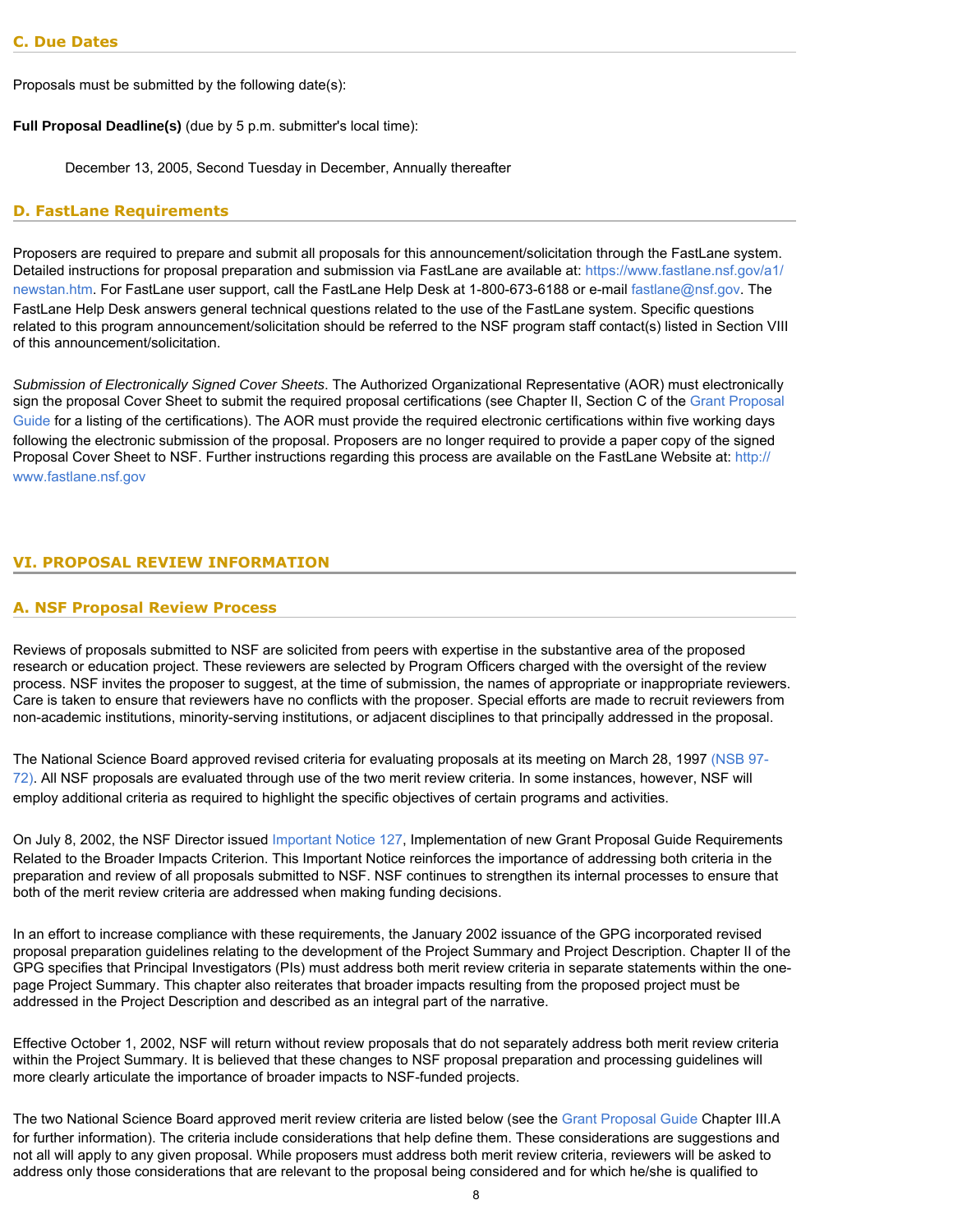#### **What is the intellectual merit of the proposed activity?**

How important is the proposed activity to advancing knowledge and understanding within its own field or across different fields? How well qualified is the proposer (individual or team) to conduct the project? (If appropriate, the reviewer will comment on the quality of the prior work.) To what extent does the proposed activity suggest and explore creative and original concepts? How well conceived and organized is the proposed activity? Is there sufficient access to resources?

#### **What are the broader impacts of the proposed activity?**

How well does the activity advance discovery and understanding while promoting teaching, training, and learning? How well does the proposed activity broaden the participation of underrepresented groups (e.g., gender, ethnicity, disability, geographic, etc.)? To what extent will it enhance the infrastructure for research and education, such as facilities, instrumentation, networks, and partnerships? Will the results be disseminated broadly to enhance scientific and technological understanding? What may be the benefits of the proposed activity to society?

NSF staff will give careful consideration to the following in making funding decisions:

#### *Integration of Research and Education*

One of the principal strategies in support of NSF's goals is to foster integration of research and education through the programs, projects, and activities it supports at academic and research institutions. These institutions provide abundant opportunities where individuals may concurrently assume responsibilities as researchers, educators, and students and where all can engage in joint efforts that infuse education with the excitement of discovery and enrich research through the diversity of learning perspectives.

### *Integrating Diversity into NSF Programs, Projects, and Activities*

Broadening opportunities and enabling the participation of all citizens -- women and men, underrepresented minorities, and persons with disabilities -- is essential to the health and vitality of science and engineering. NSF is committed to this principle of diversity and deems it central to the programs, projects, and activities it considers and supports.

#### **Additional Review Criteria**:

The review criteria above are for standard NSF proposals. For the EAPSI program, the reviewers are asked to consider the following additional criteria:

- Qualifications of applicant, including potential for continued growth and the probable effect of participation in the Summer Institute on the applicant's career
- Resources and capabilities of the proposed host institution(s) and researcher(s), and/or the current stature of research in the student's field of interest in the chosen location (Australia, China, Japan, Korea, or Taiwan)
- Merit, complementarity, and expected mutual benefits of the proposed international collaboration.

Previous EAPSI participants may apply only to locations in which they have not yet participated. Preference will be given to applicants who have never been supported by EAPSI.

Because EAPSI is funded and managed in partnership with organizations in the East Asia and Pacific region, final selection of participants is dependent on mutual agreement between NSF and the partner foreign organizations. Thus, some applicants may be declined, even if they are tentatively selected based on merit review.

### **B. Review Protocol and Associated Customer Service Standard**

All proposals are carefully reviewed by at least three other persons outside NSF who are experts in the particular fields represented by the proposals. Proposals submitted in response to this announcement/solicitation will be reviewed by Panel Review.

Reviewers will be asked to formulate a recommendation to either support or decline each proposal. The Program Officer assigned to manage the proposal's review will consider the advice of reviewers and will formulate a recommendation.

A summary rating and accompanying narrative will be completed and submitted by each reviewer. In all cases, reviews are treated as confidential documents. Verbatim copies of reviews, excluding the names of the reviewers, are sent to the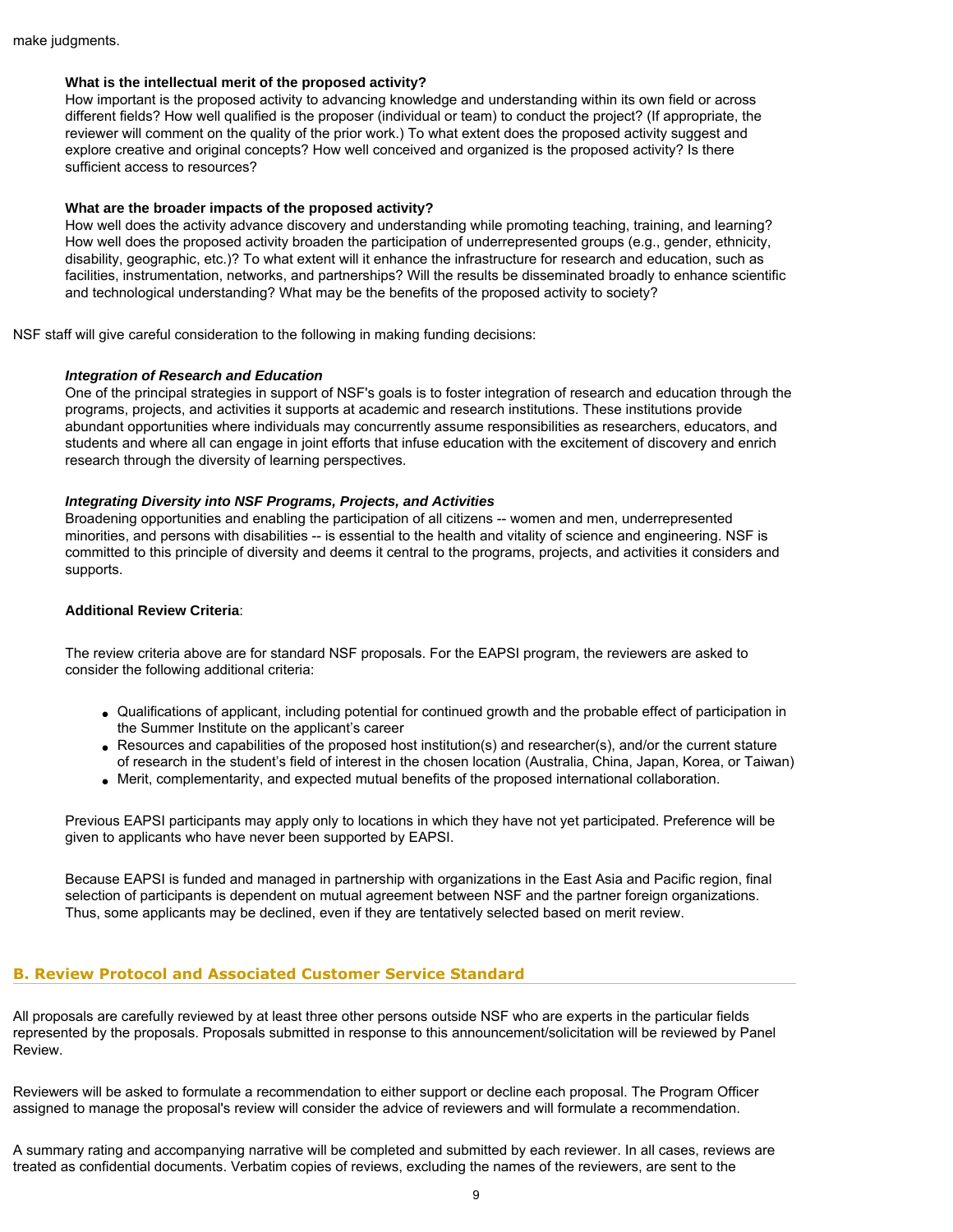Principal Investigator/Project Director by the Program Director. In addition, the proposer will receive an explanation of the decision to award or decline funding.

NSF is striving to be able to tell proposers whether their proposals have been declined or recommended for funding within six months. The time interval begins on the closing date of an announcement/solicitation, or the date of proposal receipt, whichever is later. The interval ends when the Division Director accepts the Program Officer's recommendation.

In all cases, after programmatic approval has been obtained, the proposals recommended for funding will be forwarded to the Division of Grants and Agreements for review of business, financial, and policy implications and the processing and issuance of a grant or other agreement. Proposers are cautioned that only a Grants and Agreements Officer may make commitments, obligations or awards on behalf of NSF or authorize the expenditure of funds. No commitment on the part of NSF should be inferred from technical or budgetary discussions with a NSF Program Officer. A Principal Investigator or organization that makes financial or personnel commitments in the absence of a grant or cooperative agreement signed by the NSF Grants and Agreements Officer does so at their own risk.

# <span id="page-9-1"></span><span id="page-9-0"></span>**VII. AWARD ADMINISTRATION INFORMATION**

### **A. Notification of the Award**

Notification of the award is made to *the submitting organization* by a Grants Officer in the Division of Grants and Agreements. Organizations whose proposals are declined will be advised as promptly as possible by the cognizant NSF Program Division administering the program. Verbatim copies of reviews, not including the identity of the reviewer, will be provided automatically to the Principal Investigator. (See section VI.A. for additional information on the review process.)

### <span id="page-9-2"></span>**B. Award Conditions**

An NSF award consists of: (1) the award letter, which includes any special provisions applicable to the award and any numbered amendments thereto; (2) the budget, which indicates the amounts, by categories of expense, on which NSF has based its support (or otherwise communicates any specific approvals or disapprovals of proposed expenditures); (3) the proposal referenced in the award letter; (4) the applicable award conditions, such as Grant General Conditions (NSF-GC-1); \* or Federal Demonstration Partnership (FDP) Terms and Conditions \* and (5) any announcement or other NSF issuance that may be incorporated by reference in the award letter. Cooperative agreement awards are administered in accordance with NSF Cooperative Agreement Financial and Administrative Terms and Conditions (CA-FATC). Electronic mail notification is the preferred way to transmit NSF awards to organizations that have electronic mail capabilities and have requested such notification from the Division of Grants and Agreements.

\*These documents may be accessed electronically on NSF's Website at<http://www.nsf.gov/awards/managing/>. Paper copies of these documents may be obtained from the NSF Publications Clearinghouse, telephone (703) 292-7827 or by e-mail from [pubs@nsf.gov](mailto:pubs@nsf.gov).

More comprehensive information on NSF Award Conditions is contained in the NSF *Grant Policy Manual* (GPM) Chapter II, available electronically on the NSF Website at [http://www.nsf.gov/publications/pub\\_summ.jsp?ods\\_key=gpm](http://www.nsf.gov/publications/pub_summ.jsp?ods_key=gpm). The GPM is also for sale through the Superintendent of Documents, Government Printing Office (GPO), Washington, DC 20402. The telephone number at GPO for subscription information is (202) 512-1800. The GPM may be ordered through the GPO Website at [http://www.gpo.gov](http://www.gpo.gov/).

# <span id="page-9-3"></span>**C. Reporting Requirements**

For all multi-year grants (including both standard and continuing grants), the PI must submit an annual project report to the cognizant Program Officer at least 90 days before the end of the current budget period.

The co-sponsoring organizations in Australia, China, Japan, Korea and Taiwan have independent reporting requirements and deadlines. EAPSI participants are expected to comply with their instructions.

Within 90 days after the expiration of an award, the PI also is required to submit a final project report. Failure to provide final technical reports delays NSF review and processing of pending proposals for the PI and all Co-PIs. PIs should examine the formats of the required reports in advance to assure availability of required data.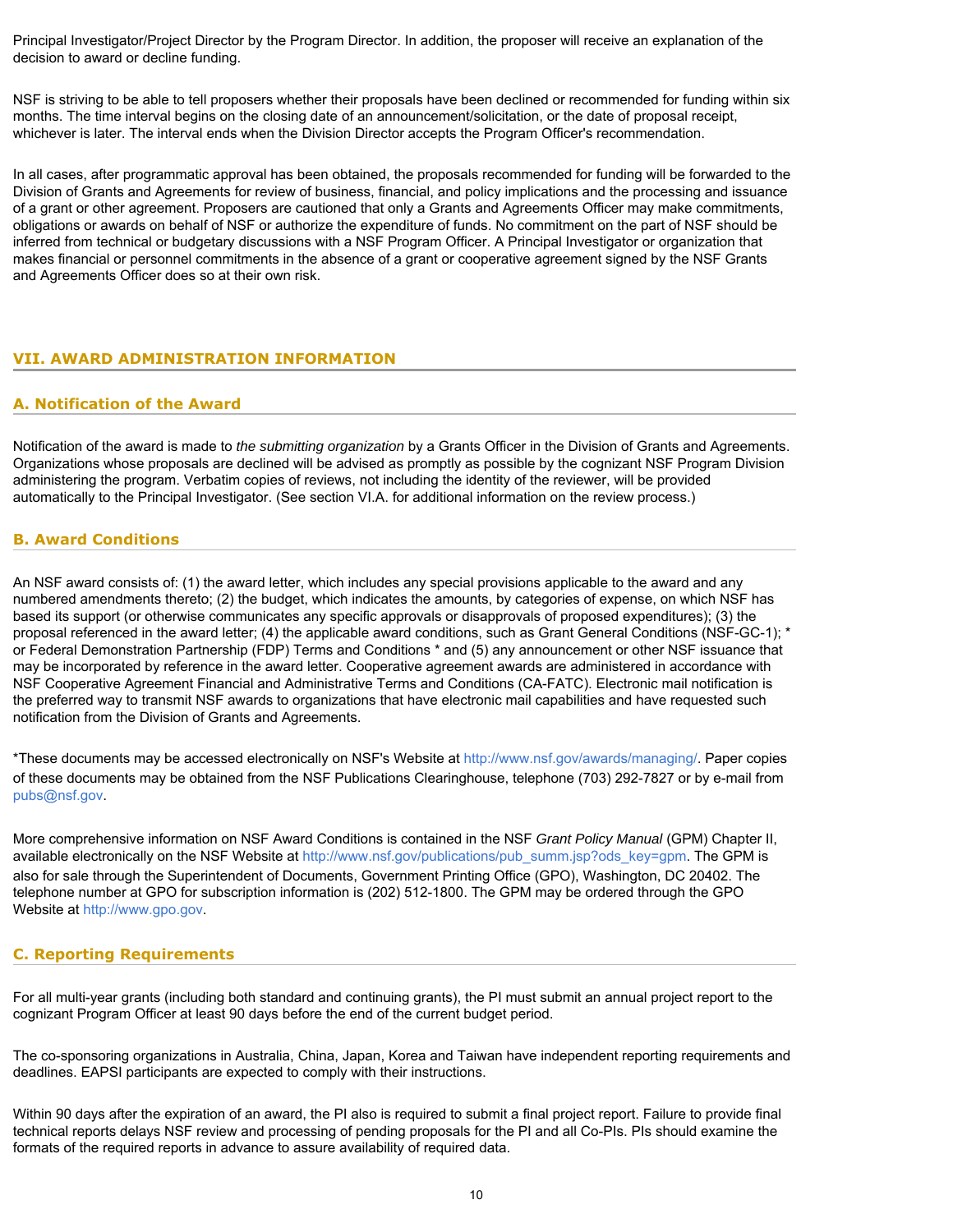PIs are required to use NSF's electronic project reporting system, available through FastLane, for preparation and submission of annual and final project reports. This system permits electronic submission and updating of project reports, including information on project participants (individual and organizational), activities and findings, publications, and other specific products and contributions. PIs will not be required to re-enter information previously provided, either with a proposal or in earlier updates using the electronic system.

# <span id="page-10-0"></span>**VIII. CONTACTS FOR ADDITIONAL INFORMATION**

General inquiries regarding this program should be made to:

● EAPSI Program Manager, Office of International Science and Engineering, NSF, telephone: 703-292-8704, fax: 703- 292-9175, email: [eapinfo@nsf.gov](mailto:eapinfo@nsf.gov)

For questions related to the use of FastLane, contact:

• FastLane Help Desk, telephone: 800-673-6188, email: [fastlane@nsf.gov](mailto:fastlane@nsf.gov)

# <span id="page-10-1"></span>**IX. OTHER PROGRAMS OF INTEREST**

The NSF *Guide to Programs* is a compilation of funding for research and education in science, mathematics, and engineering. The NSF *Guide to Programs* is available electronically at<http://www.nsf.gov/cgi-bin/getpub?gp>. General descriptions of NSF programs, research areas, and eligibility information for proposal submission are provided in each chapter.

Many NSF programs offer announcements or solicitations concerning specific proposal requirements. To obtain additional information about these requirements, contact the appropriate NSF program offices. Any changes in NSF's fiscal year programs occurring after press time for the *Guide to Programs* will be announced in the NSF [E-Bulletin](http://www.nsf.gov/home/ebulletin), which is updated daily on the NSF Website at [http://www.nsf.gov/home/ebulletin,](http://www.nsf.gov/home/ebulletin) and in individual program announcements/solicitations. Subscribers can also sign up for NSF's [MyNSF News Service \(http://www.nsf.gov/mynsf/](http://www.nsf.gov/mynsf/)) to be notified of new funding opportunities that become available.

NSF's Office of International Science and Engineering supports several types of activities:

- 1. Planning visits and workshops that are likely to be catalytic and lead to innovative international collaborations;
- 2. International research experiences for U.S. students and early-career scientists and engineers; and
- 3. Building international partnerships within an institutional framework.

The program solicitations for these activities can be found at the OISE homepage:<http://www.nsf.gov/div/index.jsp?org=OISE>

Of particular relevance for U.S. students seeking opportunities for international research experience is the program solicitation "Developing Global Scientists and Engineers." [http://www.nsf.gov/funding/pgm\\_summ.jsp?pims\\_id=12831](http://www.nsf.gov/funding/pgm_summ.jsp?pims_id=12831)

Recent Ph.D. recipients and individuals who will soon obtain their Ph.D. should consider the "International Research Fellowship Program." [http://www.nsf.gov/funding/pgm\\_summ.jsp?pims\\_id=5179](http://www.nsf.gov/funding/pgm_summ.jsp?pims_id=5179)

# **ABOUT THE NATIONAL SCIENCE FOUNDATION**

The National Science Foundation (NSF) funds research and education in most fields of science and engineering. Awardees are wholly responsible for conducting their project activities and preparing the results for publication. Thus, the Foundation does not assume responsibility for such findings or their interpretation.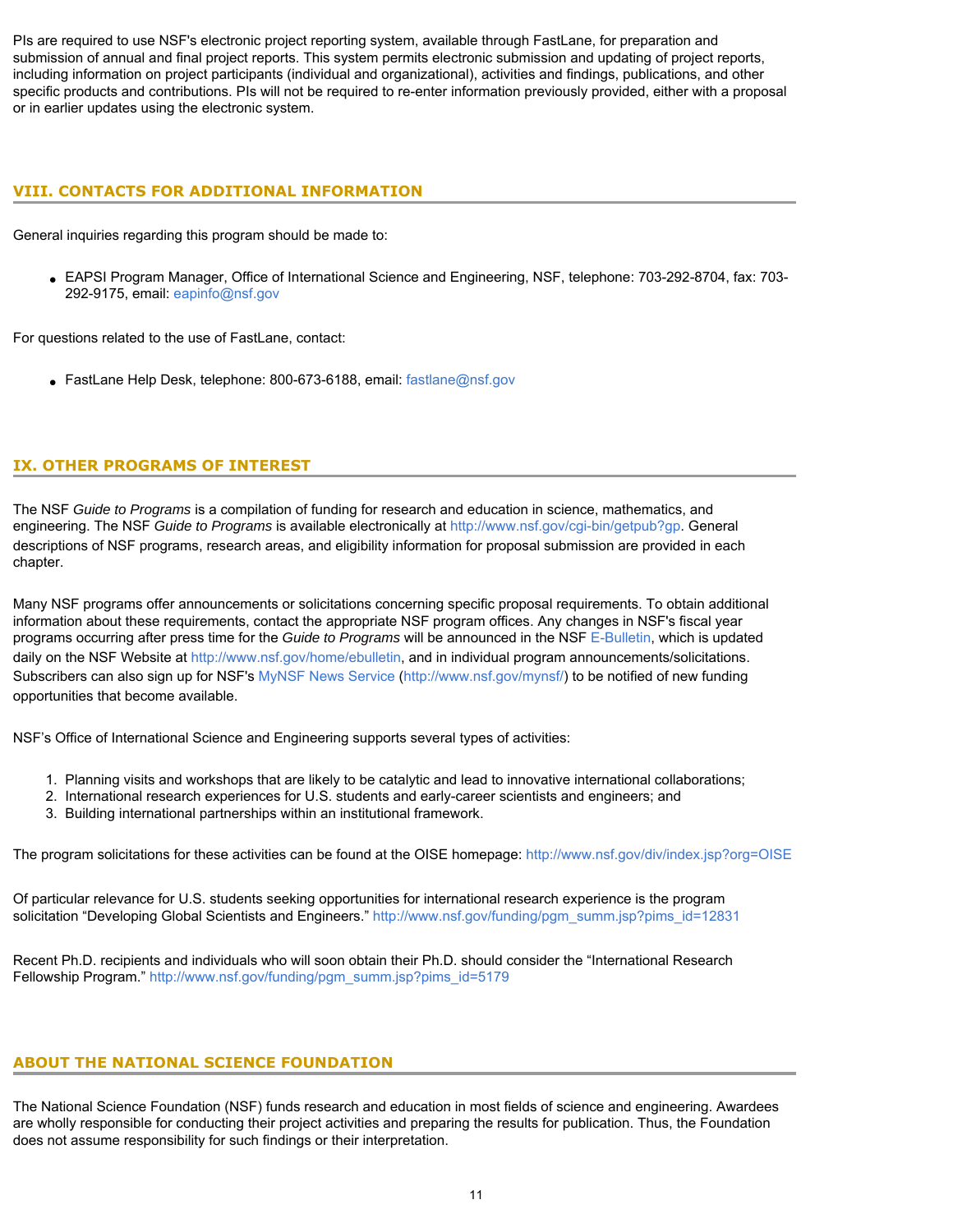NSF welcomes proposals from all qualified scientists, engineers and educators. The Foundation strongly encourages women, minorities and persons with disabilities to compete fully in its programs. In accordance with Federal statutes, regulations and NSF policies, no person on grounds of race, color, age, sex, national origin or disability shall be excluded from participation in, be denied the benefits of, or be subjected to discrimination under any program or activity receiving financial assistance from NSF, although some programs may have special requirements that limit eligibility.

*Facilitation Awards for Scientists and Engineers with Disabilities* (FASED) provide funding for special assistance or equipment to enable persons with disabilities (investigators and other staff, including student research assistants) to work on NSF-supported projects. See the GPG Chapter II, Section D.2 for instructions regarding preparation of these types of proposals.

The National Science Foundation promotes and advances scientific progress in the United States by competitively awarding grants and cooperative agreements for research and education in the sciences, mathematics, and engineering.

To get the latest information about program deadlines, to download copies of NSF publications, and to access abstracts of awards, visit the NSF Website at [http://www.nsf.gov](http://www.nsf.gov/)

| • Location:                                            | 4201 Wilson Blvd. Arlington, VA 22230 |  |  |  |  |  |  |
|--------------------------------------------------------|---------------------------------------|--|--|--|--|--|--|
| • For General Information<br>(NSF Information Center): | (703) 292-5111                        |  |  |  |  |  |  |
| • TDD (for the hearing-impaired):                      | (703) 292-5090                        |  |  |  |  |  |  |
| • To Order Publications or Forms:                      |                                       |  |  |  |  |  |  |
| Send an e-mail to:                                     | pubs@nsf.gov                          |  |  |  |  |  |  |
| or telephone:                                          | (703) 292-7827                        |  |  |  |  |  |  |
| • To Locate NSF Employees:                             | (703) 292-5111                        |  |  |  |  |  |  |

# **PRIVACY ACT AND PUBLIC BURDEN STATEMENTS**

The information requested on proposal forms and project reports is solicited under the authority of the National Science Foundation Act of 1950, as amended. The information on proposal forms will be used in connection with the selection of qualified proposals; project reports submitted by awardees will be used for program evaluation and reporting within the Executive Branch and to Congress. The information requested may be disclosed to qualified reviewers and staff assistants as part of the proposal review process; to applicant institutions/grantees to provide or obtain data regarding the proposal review process, award decisions, or the administration of awards; to government contractors, experts, volunteers and researchers and educators as necessary to complete assigned work; to other government agencies needing information as part of the review process or in order to coordinate programs; and to another Federal agency, court or party in a court or Federal administrative proceeding if the government is a party. Information about Principal Investigators may be added to the Reviewer file and used to select potential candidates to serve as peer reviewers or advisory committee members. See Systems of Records, NSF-50, "Principal Investigator/Proposal File and Associated Records," 63 Federal Register 267 (January 5, 1998), and NSF-51, "Reviewer/Proposal File and Associated Records," 63 Federal Register 268 (January 5, 1998). Submission of the information is voluntary. Failure to provide full and complete information, however, may reduce the possibility of receiving an award.

An agency may not conduct or sponsor, and a person is not required to respond to an information collection unless it displays a valid OMB control number. The OMB control number for this collection is 3145-0058. Public reporting burden for this collection of information is estimated to average 120 hours per response, including the time for reviewing instructions. Send comments regarding this burden estimate and any other aspect of this collection of information, including suggestions for reducing this burden, to: Suzanne Plimpton, Reports Clearance Officer, Division of Administrative Services, National Science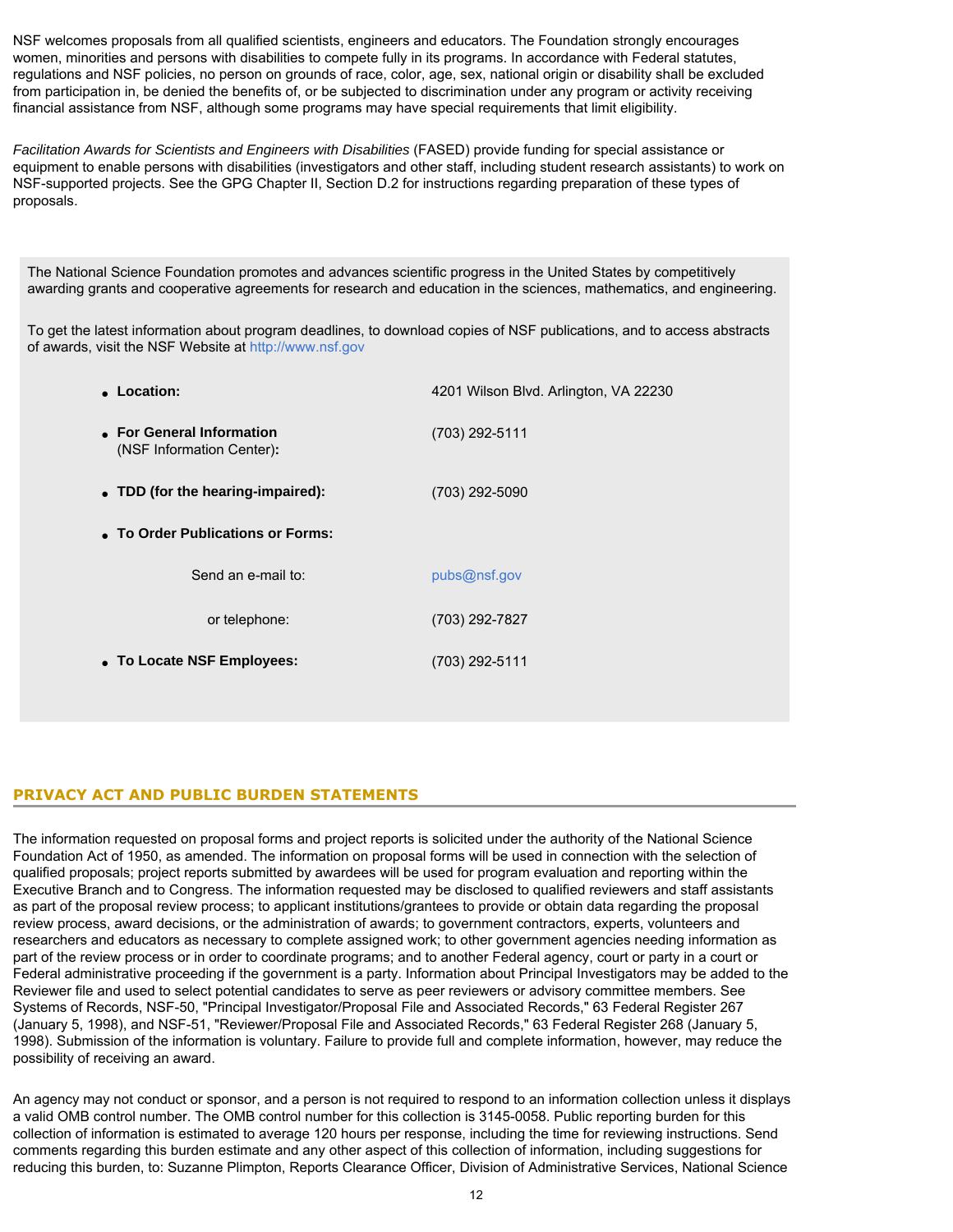# Foundation, Arlington, VA 22230.

# OMB control number: 3145-0058.

|   | Policies and Important Links                                                                                                                              | <b>Privacy</b> | FOIA | <b>THE Helperson</b> | <b>Contact NSF</b> | Contact Web Master | SiteMap                                       |
|---|-----------------------------------------------------------------------------------------------------------------------------------------------------------|----------------|------|----------------------|--------------------|--------------------|-----------------------------------------------|
| @ | The National Science Foundation, 4201 Wilson Boulevard, Arlington, Virginia 22230, USA<br>Tel: (703) 292-5111, FIRS: (800) 877-8339   TDD: (800) 281-8749 |                |      |                      |                    |                    | Last Updated:<br>06/09/05<br><b>Text Only</b> |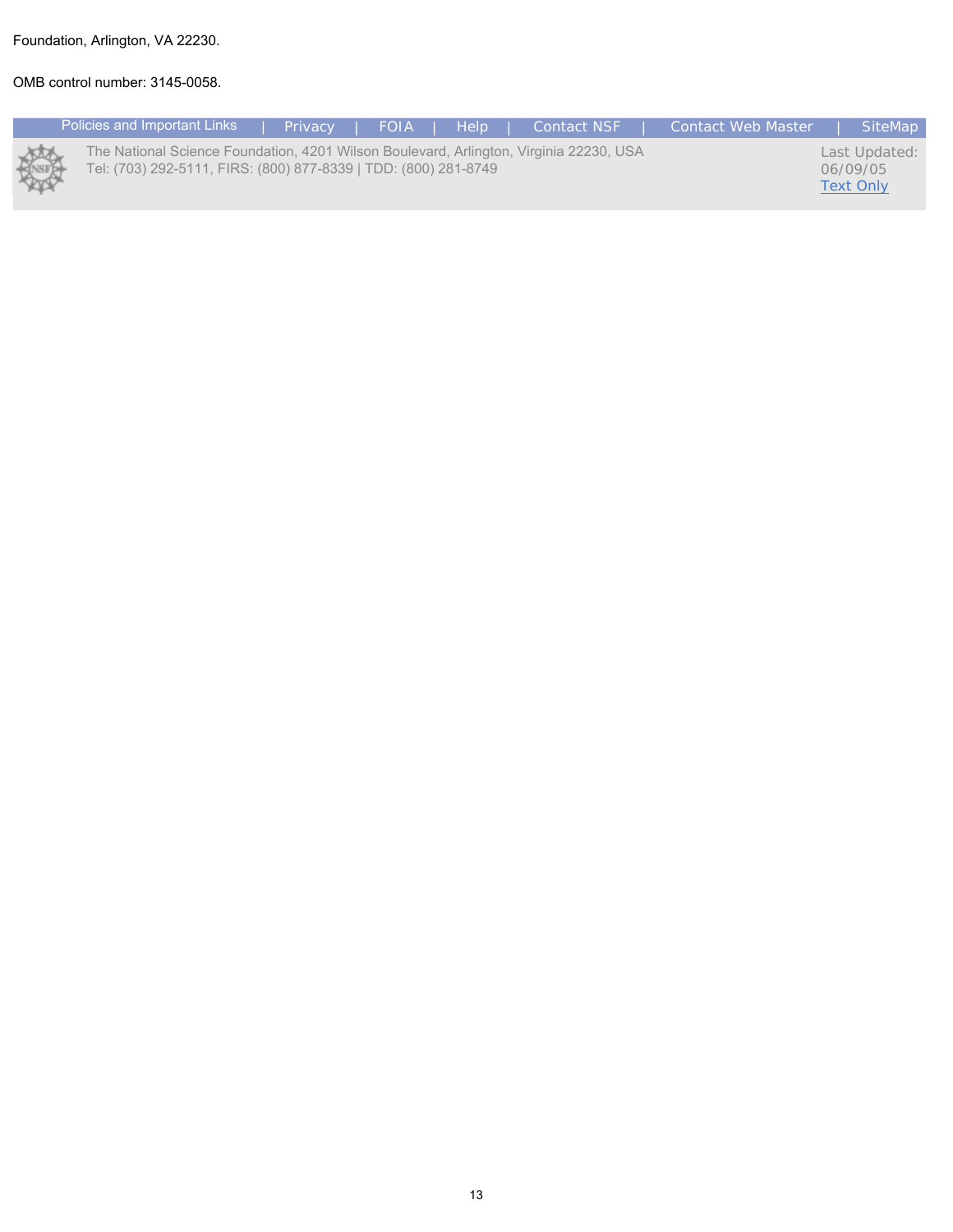<span id="page-13-0"></span>

| <b>FUNDING</b><br><b>AWARDS</b><br><b>HOME</b>                                                                                                                                                                                                                                                                                                                                                                                                                                                                                                                                                                                                                                                                                                        | <b>SEARCH</b><br>National Science Foundation<br><b>NSF Web Site</b><br>OVERIES<br>BEGIN<br>€<br><b>DISCOVERIES</b><br><b>NEWS</b><br><b>PUBLICATIONS</b><br><b>STATISTICS</b><br><b>ABOUT</b><br><b>FastLane</b>                                                                                                                                                                                                                                                                                                                                                                                                                                                                                                                                                                                                                                                                                                                                                                                                                                                                                                                                                                                                                                                                                                                                                                                                                                                                                                                                                                                                                                                                                                                                                                                                                                                                                                                                                                                                                                                         |
|-------------------------------------------------------------------------------------------------------------------------------------------------------------------------------------------------------------------------------------------------------------------------------------------------------------------------------------------------------------------------------------------------------------------------------------------------------------------------------------------------------------------------------------------------------------------------------------------------------------------------------------------------------------------------------------------------------------------------------------------------------|--------------------------------------------------------------------------------------------------------------------------------------------------------------------------------------------------------------------------------------------------------------------------------------------------------------------------------------------------------------------------------------------------------------------------------------------------------------------------------------------------------------------------------------------------------------------------------------------------------------------------------------------------------------------------------------------------------------------------------------------------------------------------------------------------------------------------------------------------------------------------------------------------------------------------------------------------------------------------------------------------------------------------------------------------------------------------------------------------------------------------------------------------------------------------------------------------------------------------------------------------------------------------------------------------------------------------------------------------------------------------------------------------------------------------------------------------------------------------------------------------------------------------------------------------------------------------------------------------------------------------------------------------------------------------------------------------------------------------------------------------------------------------------------------------------------------------------------------------------------------------------------------------------------------------------------------------------------------------------------------------------------------------------------------------------------------------|
|                                                                                                                                                                                                                                                                                                                                                                                                                                                                                                                                                                                                                                                                                                                                                       |                                                                                                                                                                                                                                                                                                                                                                                                                                                                                                                                                                                                                                                                                                                                                                                                                                                                                                                                                                                                                                                                                                                                                                                                                                                                                                                                                                                                                                                                                                                                                                                                                                                                                                                                                                                                                                                                                                                                                                                                                                                                          |
| Funding<br>$2 - \epsilon$<br>Funding<br><b>About Funding</b><br><b>A-Z Index of Funding</b><br><b>Opportunities</b><br><b>Advanced Funding Search</b><br><b>Guide to Programs/Browse</b><br><b>Funding Opportunities</b><br><b>Recent Funding Opportunities</b><br><b>Upcoming Due Dates</b><br><b>How to Prepare Your Proposal</b><br><b>Grant Proposal Guide</b><br><b>Frequently Asked Questions</b><br><b>Other Types of Proposals</b><br><b>Regional Grants Conferences</b><br><b>How to Manage Your Award</b><br><b>Grant Policy Manual</b><br><b>Grant General Conditions</b><br><b>Cooperative Agreement</b><br><b>Conditions</b><br><b>Special Conditions</b><br><b>Federal Demonstration</b><br>Partnership<br><b>Policy Office Website</b> | <b>East Asia and Pacific Summer Institutes for U.S.</b><br>Graduate Students (EAPSI) "<br><b>CONTACTS</b><br><b>Name</b><br>Email<br><b>Phone</b><br>Room<br>eapinfo@nsf.gov<br>703-292-8704<br><b>EAPSI Program Manager,</b><br><b>PROGRAM GUIDELINES</b><br>05-617 Solicitation<br><b>DUE DATES</b><br>Full Proposal Deadline Date: December 13, 2005<br><b>SYNOPSIS</b><br>The East Asia and Pacific Summer Institutes (EAPSI) provide U.S. graduate students in science and<br>engineering 1) first-hand research experience in Australia, China, Japan, Korea, or Taiwan; 2) an<br>introduction to the science and science policy infrastructure of the respective location; and 3)<br>orientation to the society, culture and language. The primary goals of EAPSI are to introduce students<br>to East Asia and Pacific science and engineering in the context of a research laboratory, and to initiate<br>personal relationships that will better enable them to collaborate with foreign counterparts in the<br>future. The institutes last approximately eight weeks from June to August. The National Institutes of<br>Health (NIH) co-sponsor the Summer Institute in Japan.<br><b>EDUCATIONAL OPPORTUNITY</b><br>This program provides educational opportunities for Graduate Students. Individuals interested in<br>applying for funding should see the program guidelines above.<br><b>RELATED URLS</b><br>2004 Award List<br>How to Apply to the East Asia and Pacific Summer Institutes<br>Potential Host Institutions for East Asia and Pacific Summer Institutes<br><b>How to Contact Prospective Hosts</b><br>2005 EAPSI Handbook for Australia<br>2005 EAPSI Handbook for China<br>2005 EAPSI Handbook for Japan<br><b>JSPS Summer Program</b><br>2005 EAPSI Handbook for Korea<br>2005 EAPSI Handbook for Taiwan<br>2006 EAPSI Flyer<br>150 U.S. Graduate Students Embark on Research Experiences<br>Participants for Summer Programs in Japan 2005, 2004 & 2003 Host Institutions<br><b>Abstracts of Recent Awards Made Through This Program</b> |
|                                                                                                                                                                                                                                                                                                                                                                                                                                                                                                                                                                                                                                                                                                                                                       |                                                                                                                                                                                                                                                                                                                                                                                                                                                                                                                                                                                                                                                                                                                                                                                                                                                                                                                                                                                                                                                                                                                                                                                                                                                                                                                                                                                                                                                                                                                                                                                                                                                                                                                                                                                                                                                                                                                                                                                                                                                                          |

围 Print this page